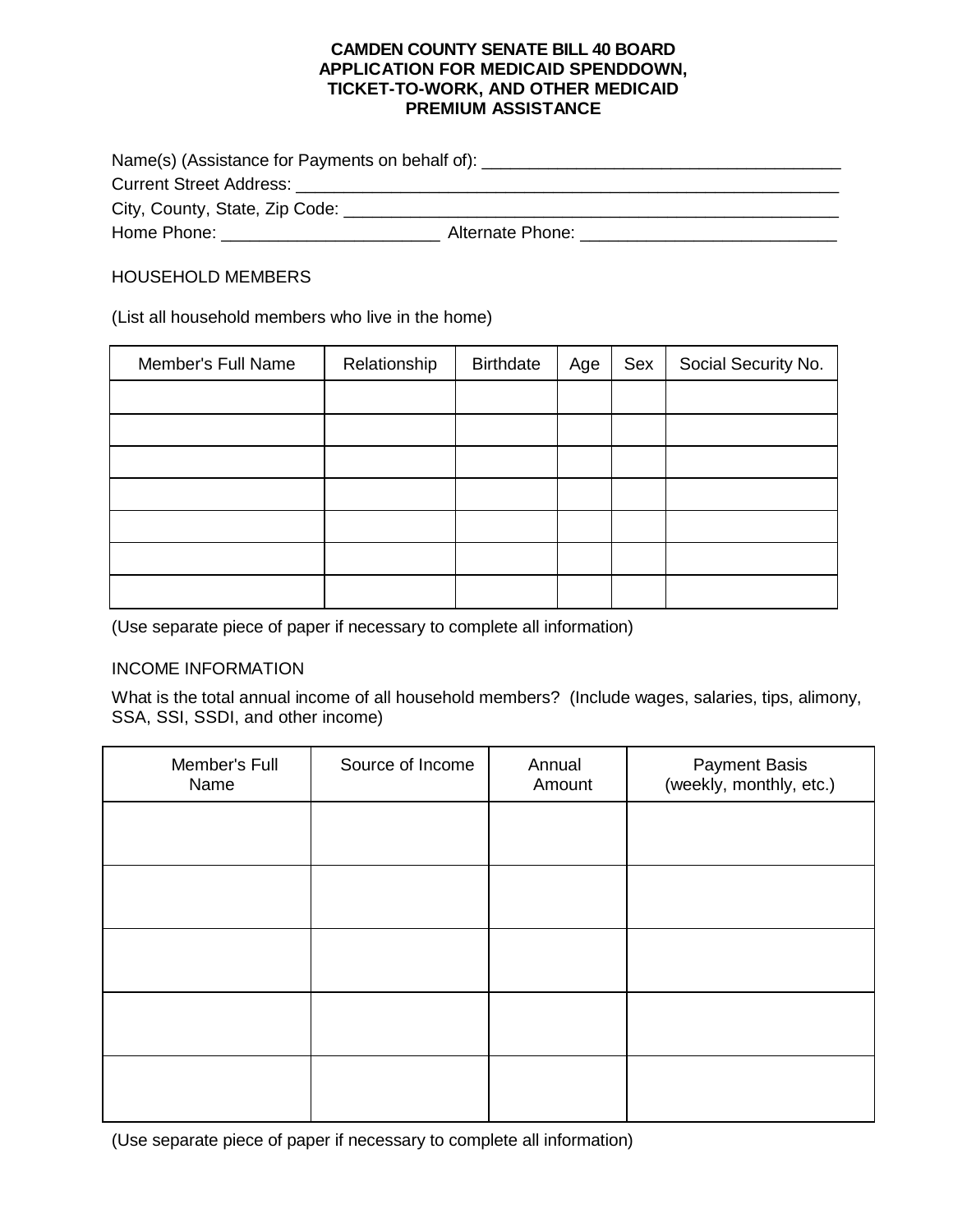## ASSET INFORMATION

List the type and source of all current assets. Provide both the current cash value and the estimated annual income from the asset.

| Member's Full Name | Type and Source of Asset<br>(bank accounts, investments, rental<br>property, etc.) | Cash Value<br>of Asset | Annual<br>Income from<br><b>Asset</b> |
|--------------------|------------------------------------------------------------------------------------|------------------------|---------------------------------------|
|                    |                                                                                    |                        |                                       |
|                    |                                                                                    |                        |                                       |
|                    |                                                                                    |                        |                                       |
|                    |                                                                                    |                        |                                       |
|                    |                                                                                    |                        |                                       |

(Use separate piece of paper if necessary to complete all information)

APPLICATION CERTIFICATION: I/we understand that the above information is being collected to determine if I/we are eligible to receive assistance. I/we authorize the Camden County Senate Bill 40 Board to verify all information provided on this application. The information I/we have provided is true and correct to the best of my/our knowledge. I/we understand any intentionally falsified or undisclosed information related to this application for assistance may result in disqualification of eligibility. I/we understand if our application is approved and assistance is paid on behalf of the individual(s), any falsified or undisclosed information may result in disqualification of program participation, repayment by the household for applicable assistance payments made on behalf of the individual(s), and/or civil/criminal prosecution.

## *(All individuals 18 years-of-age or older residing in the household and/or guardian(s) must sign)*

| Household Member Signature           | Date | Household Member Signature           | Date |
|--------------------------------------|------|--------------------------------------|------|
|                                      |      |                                      |      |
| Household Member Signature           | Date | Household Member Signature           | Date |
|                                      |      |                                      |      |
| Household Member Signature           | Date | Household Member Signature           | Date |
|                                      |      |                                      |      |
| Guardian/Power of Attorney Signature | Date | Guardian/Power of Attorney Signature | Date |